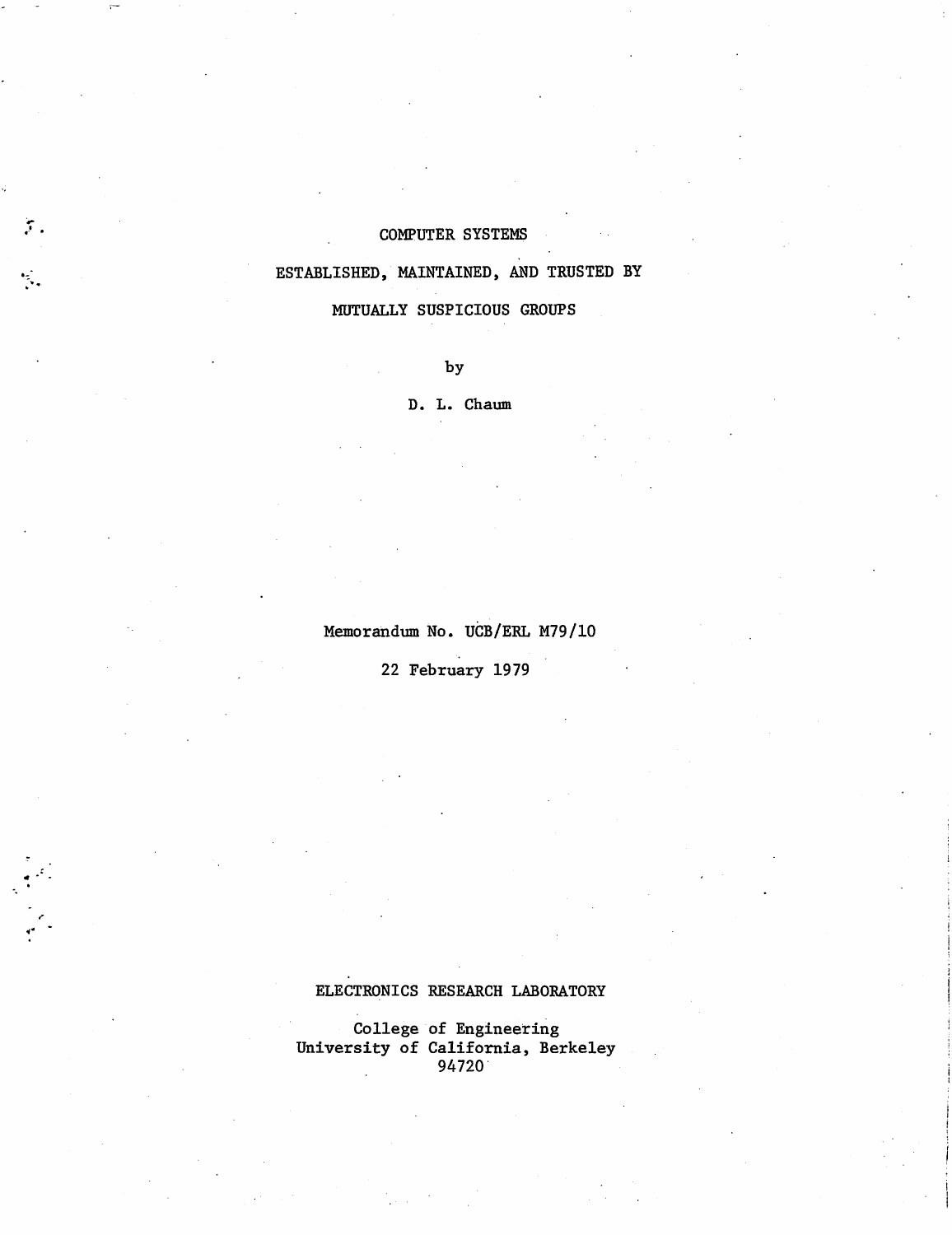# **Computer Systems Established, Maintained, and Trusted by Mutually Suspicious Groups\***

*D.* L. *Chaum* 

# *ABSTRACT*

A number of organizations who do not trust. one another can build and repair a highly-secured computer system that they can all trust (if they can agree on a workable design). Banking provides an example of the need for these systems. Cryptographic techniques make such systems practical, by allowing stored and communicated data to be protected while only a small mechanism, called a vault, need be physically secured. Once a vault has been inspected and sealed, any attempt to open it will cause it to destroy its own information content, rendering the attack useless. A decision by a group of trustees can allow such a vault--or even a physically destroyed vault--to be re-established safely.

Networks of vaults, in which some active vaults are necessary to reestablish the network, have two advantages over single vault systems: (1) information that is no longer needed can be permanently destroyed, and (2) abuse of the trustees'. power can be detected in advance. Each of some mutually suspicious groups can supply part of a vault, in such a way that each group need only trust its part in order to be able to trust the entire vault. Another approach to construction is based on public selection of a system's component parts at random from a large store of equivalent parts. The practicality and ramifications of the ideas presented are also considered.

## **Introduction**

t' •

 $\ddot{\cdot}$ 

. . .

Concern over the trustworthiness of computer systems is growing as the use of computers becomes more pervasive. It is not enough that the organization maintaining a computer system trusts it; many individuals and organizations may need to trust a particular computer system .

For example, consider a computer that maintains the checking account balances of a bank. The bank is concerned, among other things, about possible loss of balance records. The Federal Reserve Bank must know the total of these balances, to ensure that the legally required percentage of the balances is on deposit with it. The Internal Revenue Service requires the ability to check the balance of an individual's account. Individuals, or a consumer organization acting on their behalf, may wish to ensure that disclosures are made known to those involved, and that inquiries can never be made on information that is more than a few years old.

The thesis of this paper is that such widely-trusted computer systems can be provided, if a workable design is agreed on. The cryptographic techniques which form the basis of the approach are introduced in the first section. They make such systems practical by reducing the mechanism upon which reliability and security depend. This

<sup>•</sup> This work was partially supported by the National Science Foundation under NSF Grant MCS75-23739. Author's address: Computer Science Division, Electrical Engineering and Computer Sciences Department, University of California. Berkeley. CA 94720. (415) 642-1024.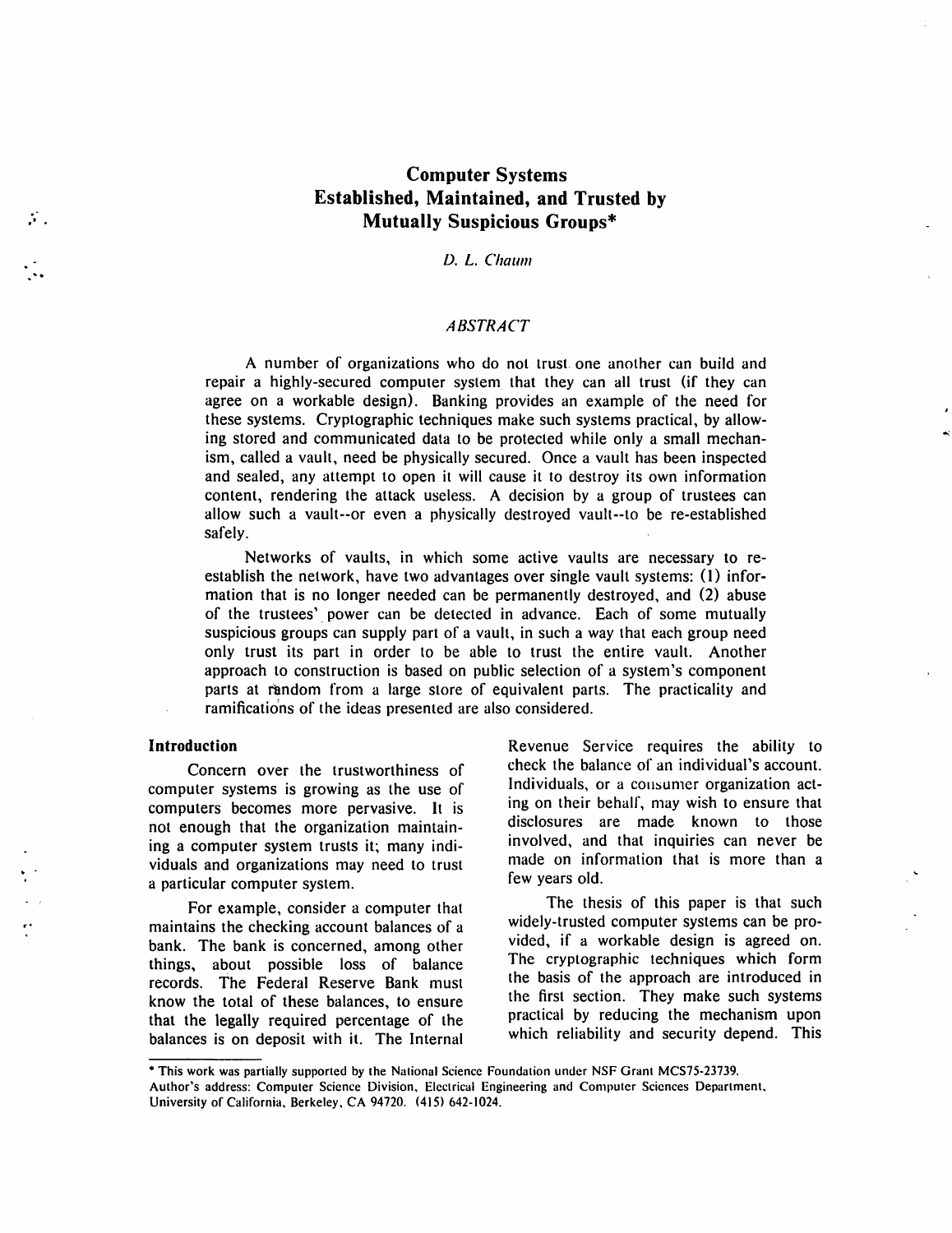mechanism--the processor and its high speed store--will be called a *vault*. A vault will be physically secured by shielding it within a small safe like container.

Begining in the second section, the paper departs substantially from the literature, and presents techniques that allow mutually suspicious groups to maintain a vault. In each of the third and fourth sections, an advantage of systems comprised of multiple vaults is presented. The fifth and final section removes the assumptions of perfect cryptographic and physical security, and also describes practical approaches to constructing and certifying these systems.

# 1. Cryptography

Information is encrypted to allow it to pass safely through a hostile environment. Traditionally, concern has centered on providing the secrecy of communications. Consequently, cryptographic techniques were devised to make it very difficult (in some cases impossible) to transform encrypted information back to its unencrypted form without possession of a secret piece of information, called a *key.* Two correspondents who were the sole possessors of a key could use it to maintain the secrecy of their correspondences. Note that the cryptographic algorithms are assumed to be public knowledge; only the key need be kept secret.

Ultimately, all cryptographic algorithms can be thought of as transforming symbols into other symbols. With a Captain Midnight decoder badge, the badge is the key, and letters are mapped into other letters. The un-breakable Vernam cipher maps only single bits into other bits, by adding each bit modulo two with a different key bit [Kahn 67]. On the other extreme, block cryptographic algorithms map large strings of bits, called blocks, into other blocks. The National Data Encryption Standard, for example, maps 64 bit blocks into 64 bit blocks, using a 56 bit key [NBS 171. Many blocks can be "chained" together during encryption, effectively forming a single large block [Feistel 70].

#### 1.1. Application of Cryptography

We will be interested in block schemes, like the Data Encryption Standard, which make it very difficult to modify part of an encrypted block of information without causing drastic changes to the entire decrypted block. In such systems, a large serial number can be added to a block before encryption. Its presence after decryption indicates that the block has not been altered. Furthermore, it becomes extremely difficult for someone without a key to create a block that will contain a desired serial number when it is decrypted by a keyholder.

~~ . "

..

Two communicants with a common key can converse using encrypted blocks of data, checking the serial number of each received block to ensure that it has arrived in the proper sequence, and to ensure that it has not been altered [Feistel, Notz and Smith 75]. One communicant might be a vault, and the other might be a terminal with a cryptographic capability. In a similar way, encrypted blocks of data stored in memory devices outside the vault are checked on their return to verify that the correct blocks were returned unaltered.

All information leaving, or returning to a vault is in encrypted form; the unencrypted form is only present within the vault, or after being decrypted by communicants. Thus, data being stored or communicated is secured against tampering and eavesdropping. However, it still must be secured against obstruction or destruction. To these ends, stored information might be duplicated at remote sites, and redundant or broadcast style communication channels used. Because the material is safely encrypted, the proliferation of copies poses no threat to security.

#### 1.2. Establishing a System

There is nothing secret about a vault until it is sealed within its protective shielding. An unsealed vault can, therefore, be freely inspected by any interested party. As we shall see in section five, this is a prerequisite to certification of the vault's mechanism by mutually suspicious certifiers. Assume, for now, that mutually suspicious groups can know that a vault operates correctly, as a result of some certification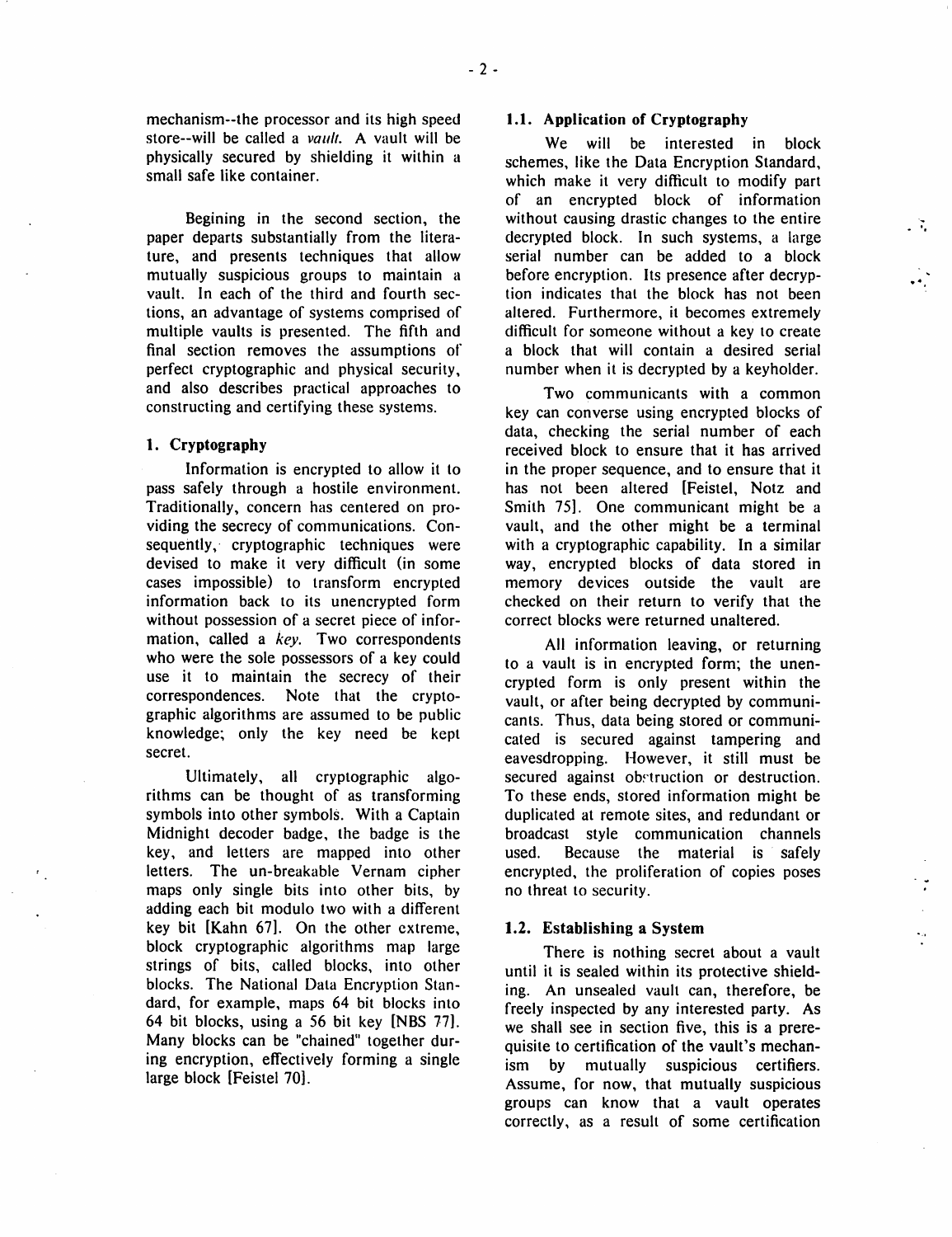#### procedure.

'.

. .

~.

Such certifiable vaults can be built with the use of some relatively new cryptographic techniques. Those considered so. far have the unfortunate property that a common key must be distributed to the communicants, while it is kept secret from everyone else. In contrast, consider a fundamentally different sort of cryptographic algorithm independently proposed by Diffie and Hellman [76a], and Merkle [78]. To use these algorithms, each participant creates a *private key,* that is never revealed to anyone else. A corresponding *public key* is made known to everyone. We will be concerned with public key .cryptographic algorithms (like that of Rivest, Shamir and Adleman [78]) where the two keys are inverses of one another, in the sense that that a block encrypted with one can be decrypted only with the other.

A message is encrypted with the recipient's public key before being sent. Only the intended recipient can decrypt the received message, because the corresponding private key must be used to decrypt it. (A key-sized random serial number should be included in the message, because otherwise a guessed message would be verified if it proved identical to the original when it too was encrypted with the public key.) Someone signs a message by encrypting it with their private key. If a serial number of all zeros is included in the message before it is signed, its presence after decryption with the corresponding public key would verify the signature.

When the vault is sealed, a suitable public key and its inverse private key are chosen by a mechanism within the vault's shielding, using a physically random process [Knuth 69]. The public key is then displayed outside the vault, on a special device certified for this purpose. As far as the world outside the vault is concerned, the possessor of the vault's private key is the vault: it can read confidential messages sent to the vault, and it can make the vault's signature.

.t

#### 2. What if Something Goes Wrong?

If a vault were totally destroyed, computation would be safely halted--no secret information would be revealed. and the vault would not have taken any improper action. Other conditions might require an equally safe halt to computation. If an alarm device detects an attempt to penetrate the vault's shielding, or a fail-safe mechanism determines that the vault's contents can no longer be counted on to operate correctly, then the information stored in the vault, including the vault's private key, must be erased.

This information will be encrypted in a special way, and saved outside the vault, so that a safe recovery can be provided. The encryption of the vault's contents, which includes its private key, is called a *checkpoint,* and is detailed below. At suitable intervals, checkpoints are formed, and then stored outside the vault. In some cases, there may be time to issue un-scheduled checkpoints before an emergency requires the vault's contents to be erased.

The primary consideration behind the design of an encryption method for checkpoints is that there exists a means to decrypt them, but only at the appropriate time and place. The decision that some newly sealed vault can, and should, be given the ability to decrypt a checkpoint is necessarily a human one. Assume, for now, that the decision is to be made by unanimous consent of a set of *trustees.* A checkpoint is successively reencrypted with each of a set of keys, one key for each trustee. Conventional as opposed to public key cryptography will be used for this. The keys used to encrypt the checkpoint are called *partial keys,* as they must all be obtained to decrypt the checkpoint. The partial keys are randomly generated within the vault.

Public key cryptography will be used to distribute the partial keys to the trustees in a secure manner. Before it is sealed, the vault is supplied with a public key issued by each trustee. Then, the vault ensures the confidentiality of the the partial key it sends each' trustee by encrypting it with the trustee's public key. Each trustee now has two keys to keep secret: a private key used to decrypt messages received, and a partial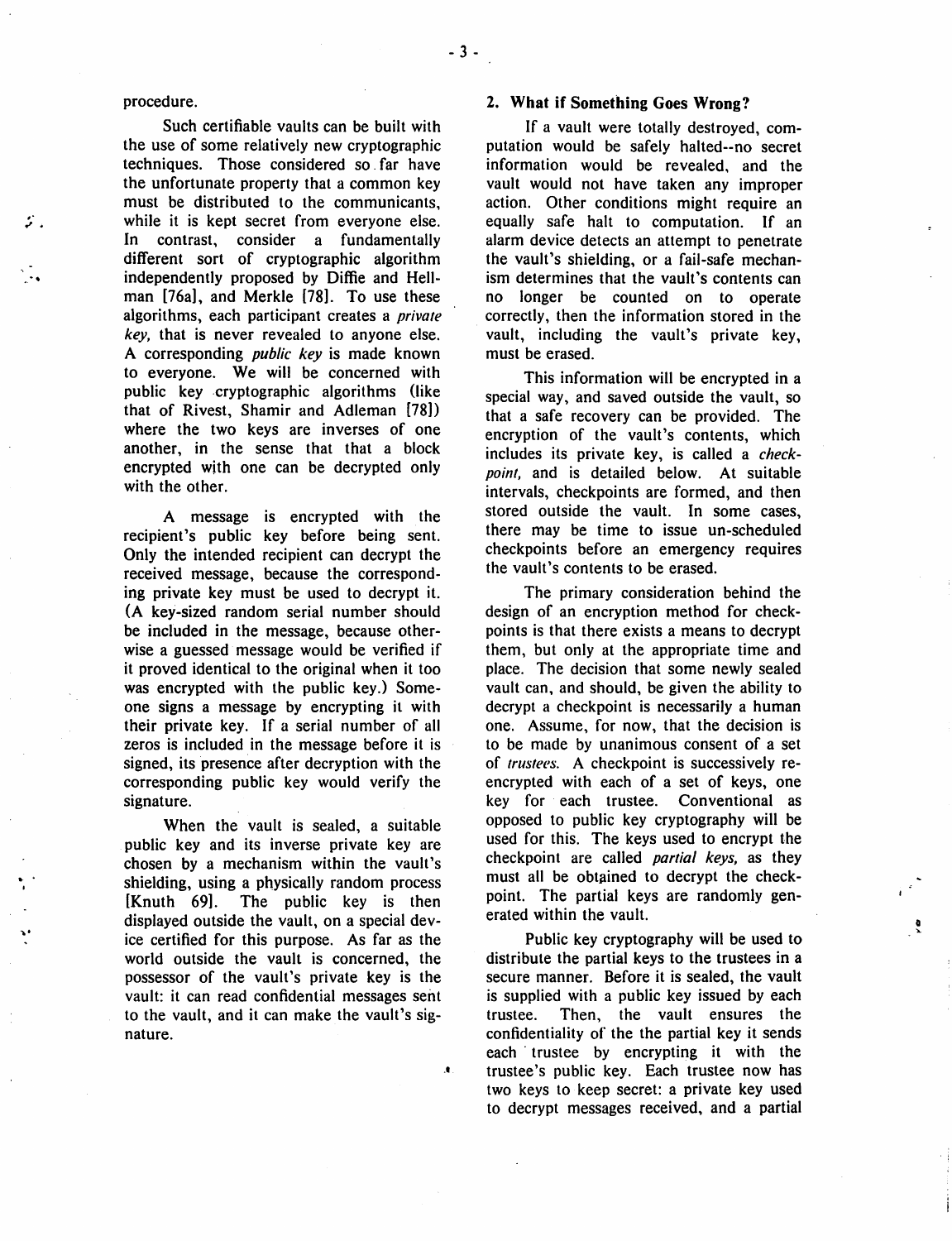key that will be used in connection with decrypting checkpoints.

## 2.1. Restarts

*j* 

A *restart* is . the process by which a freshly sealed vault resumes the computation whose state has been saved in a checkpoint. After a replacement vault is certified and sealed, it forms a *temporary* public key and its inverse private key from a random seed, and then displays the temporary public key, as the permanent public key was displayed in the original start-up. Then the restarting vault receives partial keys from the trustees. A trustee provides the secrecy of its partial key while it is in transit to the vault by encrypting it with the displayed temporary public key.

Having received and decrypted the partial keys, the computation within the replacement vault decrypts the checkpoint. It then bootstraps itself into the state saved in the checkpoint. Thus, the original public key found in the checkpoint is reinstated, and the computation withing the replacing vault becomes an exact copy of the original computation. The restarted vault could be safely brought back up to date by re-playing all the messages sent it since the checkpoint was made.

#### 2.2. More Flexible Decision Making

We have assumed that a consensus of the trustees is required for a restart, but a more flexible arrangement may be more useful in practice. One approach would be to create multiple copies of a checkpoint, each encrypted with a different subset of the partial keys, so that a consensus of the trustees holding the partial keys in anyone of the subsets could authorize a restart. For example, the subsets that would be used to allow a simple majority of the trustees to cause a restart are all the distinct subsets of the partial keys that contain just enough partial keys to constitute a simple majority.

Forming many multiply encrypted checkpoints is clumsy at best, and is undesirable because it should be possible to prepare checkpoints quickly in an emergency. It is possible to achieve the same effect, however, while encrypting each checkpoint only once--with a single key. Copies of this key are encrypted with the subsets of the partial keys, just as the copies of the checkpoint itself were encrypted in the previous scheme. These multiply encrypted copies of the key used to encrypt the checkpoint are generated when the vault is originally established.\* They can only be used by a restarting vault, once it has received a valid subset of partial keys.

. R

١ě

#### 3. Multiple Vaults

Up until now we have been concerned with the operation of a single vault. In this section,' systems that use multiple active vaults are shown to have a major advantage over single vault systems. They can make it impossible for anyone, including the trustees, to reconstruct obsolete information.

We have seen how a disabled vault can be replaced by a freshly sealed vault, during a restart that uses a checkpoint issued by a disabled vault. The new vault is identified by the same permanent public key and will embody the same computation as its disabled predecessor. It is possible that a succession of vaults will be formed at a particular site, each restarted from a checkpoint issued by the preceding vault, and all embodying the same computation. It will often be useful to refer to this computation itself, without regard to a particular active vault. The computation will be called a *node.* 

This section is based on systems which involve multiple nodes. The node at a particular site will be identified by its unique permanent public key. It will be convenient to refer to a set of nodes collectively as a *network.* When things are running smoothly, the nodes of a network will each' have a currently active vault; when a node's active vault is forced to destroy its information content, however, the node will lack an

Provision for a majority vote of 24 trustees would require 2.496.144 copies of the key. These could be generated by well known algorithms and placed, for example. on a single magnetic tape. This approach becomes impractical with many more trustees. A cryptographic analogue to the Electoral College, in which intermediate keys serve the pur- . pose of electors. could be used for much larger numbers of trustees.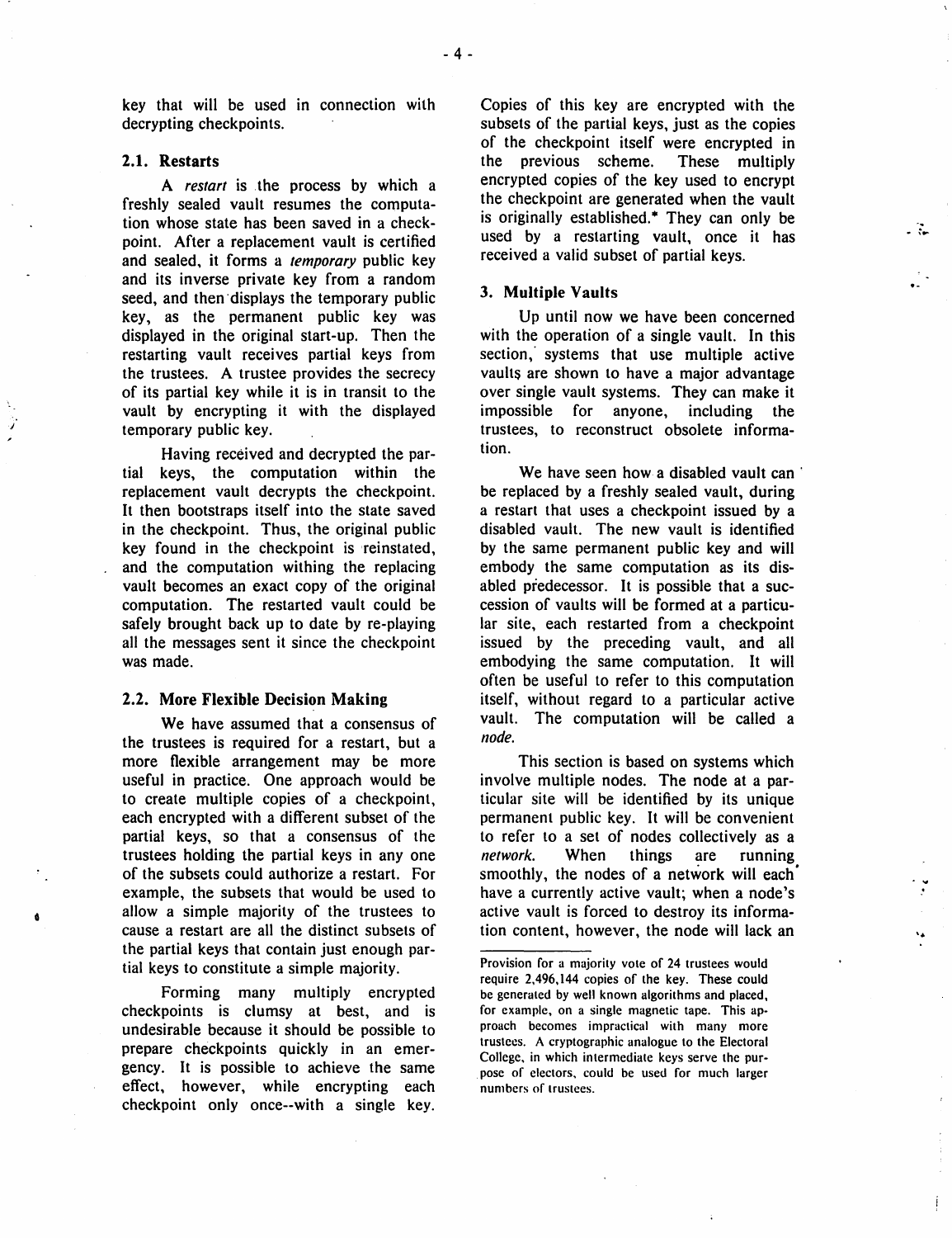active vault until it is restarted.

#### 3.1. Destruction of Information

...

Κ.

In a single vault system, the partial keys held by the trustees will always be sufficient to decrypt any previous checkpoint. Thus, the trustees will have access to all information, no matter how old the information is. In contrast, information that is no longer needed in a system with multiple active vaults (i.e. a netWork) can be made permanently inaccessible by destroying the keys needed to decrypt it. In order to limit access to obsolete checkpoints, at least some of the partial keys must be destroyed. The network will be able to ensure that sufficient partial keys are desfroyed, because it alone will maintain some critical partial keys.

When a node forms its partial keys, it does so in such a way that one additional partial key is always necessary to decrypt checkpoints. This partial key is distributed to the other nodes of the network, and not to the human trustees. When the current vault of a node dies and the node must be restarted, the human trustees will provide their partial keys as before, but the restart can not continue until the missing partial key is supplied by one of the other nodes. This node might require a signed request from each human trustee of the restarting node before it releases the partial key it holds. These requests would include the temporary public key displayed during the restart, so that the vault trustee can send its partial key directly to the restarting vault.

Each node of the network might have partial keys sufficient to allow it to assist the human trustees of any other node in need of restart. Then, even if every active vault in the network but one were destroyed, the surviving vault and the human trustees of the other nodes could rebuild the network. If every node were in need of a restart at once, however, the network would be permanently disabled. This possibility could be made acceptably remote by the inclusion of at least some fault-tolerant nodes, possibly at highly secured locations.

Periodically, say once a year, all keys in the network that could be used to decrypt information that is no longer needed,

including the permanent private keys, would be changed. Each node will issue a new public key, signed with its old private key. New partial keys, however, need only be issued to the vault trustees; the partial keys issued to the human trustees need not be changed. Checkpoints of previous years could no longer be decrypted, because this would require partial keys that were erased once the entire key change had been completed successfully.

## 4. Further Limits on the Trustees' Power

In the previous section, we have been able to force the trustees to request certain partial keys of the network in order to obtain enough partial keys to decrypt a checkpoint. We have seen that if the network changes the keys used to form checkpoints, and the partial keys it releases, it can keep obsolete checkpoints from being decrypted. This section will be devoted to an approach to allowing the network to keep a comprehensive record of the partial keys it releases. Such a record is very useful because it can ensure that only certified vaults have decrypted checkpoints, and that they have done so only during certified restarts.

One possible approach to providing such a record is presented in the following subsection. The next subsection augments this approach to cover the possibility of stolen vaults. The utility of mandatory cooling-off periods for restarts is explored in the third subsection, and the fourth and final subsection of this section looks at the effort required to subvert the record maintained by a network.

#### 4.1. Rosters

A network must issue its partial keys to a restarting vault on the trustees' request, but the network itself will maintain a record of the recipients of all the partial keys it has released. Since the only legitimate recipient of these partial keys is a restart, the recipient will be identified by its temporary key. Periodically, say once a day, the network will be able to issue a *roster* of all the temporary keys with which partial keys have been released.

If each node has sufficient partial keys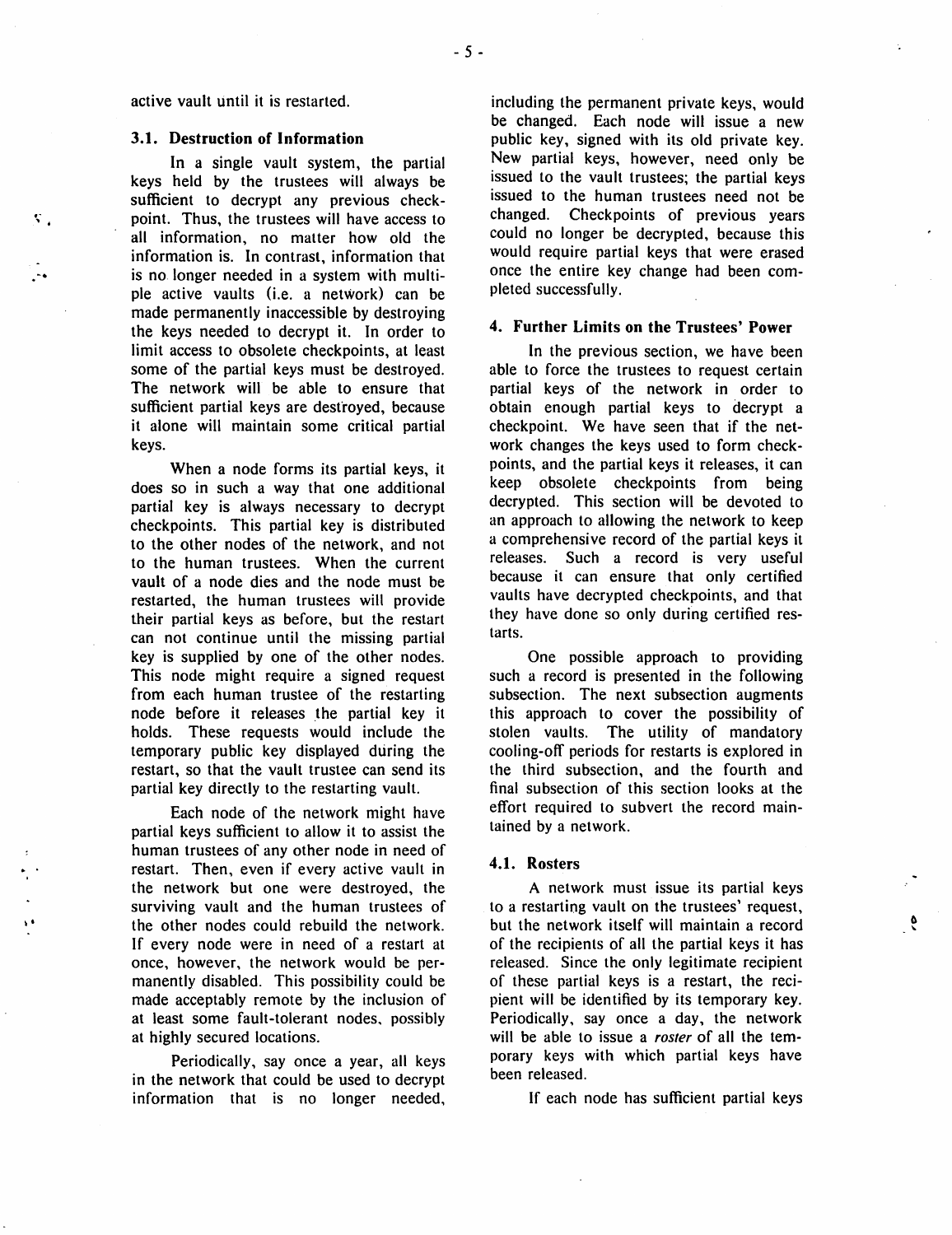to allow the trustees to restart any other node, then accurate rosters can not be guaranteed in general. To see this, consider the following scenario: the trustees usurp a node's current vault and deny it contact with the rest of the network, so that it thinks it is the only node not in need of restart. Then, they request it to supply its partial keys to fictitious restarts, whose temporary keys they have fabricated. Once it has divulged the partial keys, they destroy it, along with any record it tried to maintain of the restarts; so that no subsequent roster can contain the bogus temporary public keys.

One solution is to appoint a particular highly protected node as the giver of partial keys and issuer of rosters. If it were destroyed, rosters would no longer be issued, and restarts would no longer be possible. Instead of a single node, a fixed subset of nodes might be used. We will describe a scheme in which only a majority of the nodes of such a subset will be required to distribute partial keys and to issue rosters. \*

For simplicity and concreteness we consider the case in which the subset comprises the entire network. This implies that at least a majority of the nodes of the network must be active at all times, otherwise restarts would no longer be possible. Partial keys created with the techniques that allowed arbitrary subsets of partial keys to be sufficient will be used in such a way that only a simple majority of the vault trustees, along with a consensus of the human trustees, will be required for a restart. Each node maintains a *list* of the temporary keys that it has used to transmit partial keys. Signed and dated copies of a node's list are made public daily. A collection of such lists, made up of lists from a majority of the nodes, will be a roster.

The temporary keys of all previous restarts must be represented in every succeeding roster. To see this, notice that

4

there is at least one node in any succeeding roster that has participated in any previous restart, since the majority of nodes whos lists are represented in the roster must overlap in at least one node with the majority that allowed a restart. The list of a restarted node must be brought up to date to reflect any partial keys released after the creation of the checkpoint used in the restart. One need not rely on a restarted node's having been brought back up to date (by re-playing messages sent it, as described earlier) to ensure that its list is up to date; the same effect can be achieved by requiring a restarted vault to update its list from a roster that was issued after the restart.

-, . -

 $\ddot{\phantom{a}}$ 

The system could be subverted if the trustees were able to request enough partial keys to allow them to fabricate rosters. Such fabrication will be prevented by having vaults sign lists with their temporary private key as well as their permanent private key. This is a solution because the temporary private key will never leave the vault--even in a checkpoint--and will therefore be unavailable to the trustees.

#### 4.2. Phantoms

The previous subsection addressed the problem of maintaining a complete roster in spite of efforts which might isolate and destroy anode's current vault. An additional threat is that a node's current vault might be kidnapped, and then kept alive. The kidnapping might even be undetected if a mock vault, which has presumably destroyed its own information content, is substituted for the kidnaped vault. Once the node of the kidnapped vault is brought back to life by the replacement of the kidnaped vault with a new vault, the kidnaped vault becomes a *phantom.* Phantoms can cause problems because they essentially split a node into two parts (the replacement and the phantom), each of whose lists may be incomplete with respect to restarts allowed after the split. We will first show how lists contributed by phantoms can be detected in rosters, and then how such detection can be used to keep phantoms from releasing their partial keys.

Phantoms' lists will be revealed by including additional information in each list entry. Each temporary key in a list will be

<sup>\*</sup>A slight generalization of the argument in the preceding paragraph shows why less than a majority is insufficient in a homogeneous subset. A decision not requiring unanimous consent of a subset (like majority voting) allows a subset that has lost some members, but not enough to stop it from making decisions, to change its members and even its size.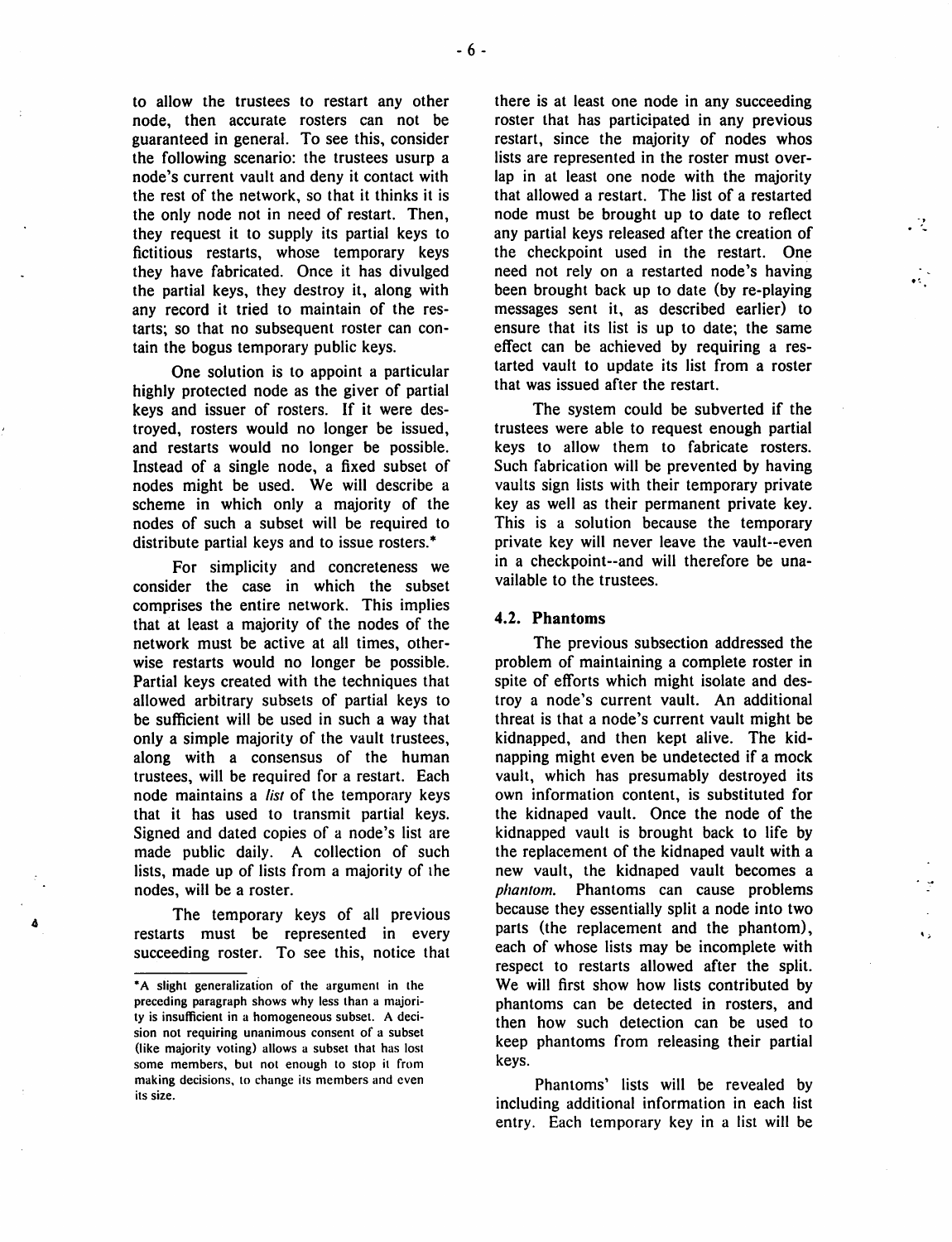augmented by both the date on which it was passed, and the permanent public key that identifies the node to which it was passed. Consider the set of vaults that contribute lists to a particular roster, where one or more of these vaults are phantoms. One of the phantoms became a phantom first, when a majority of nodes alowed its replacement.<sup>\*</sup> At least one of the nodes of this majority must have contributed to the roster under consideration, because rosters contain lists from a majority of nodes, and pairs of majorities overlap. This node's list will contain an entry with the same permanent public key as the phantom, but with a different temporary key. The phantom will be revealed because this entry will be preceded by another one in the roster with an earlier date, and the phantom's temporary key.

*t-* .

> Each vault will be required to check a current roster to make sure that it has not become a phantom, before it issues any partial keys. One way to provide current rosters might be to issue lists at the begining of each day. In a single day, however, a vault might give out a partial key based on its inspection of the day's roster, and the vault might be replaced (and thus become a phantom) based on inspection of the same roster by other nodes.

> A solution is to require that requests for partial keys be made at least one day in advance. When a node receives a request for a restart, it adds an entry for it to its list This entry contains the date on which the partial key will actually be released. A vault can now release partial keys on a particular day, in confidence that it will not become a phantom on that day, if that day's roster does not contain any proposals for the vault's own replacement.

#### 4.3. Cooling-off Periods

An interesting ramification of these post-dated entries is that a cooling-otT period is provided, during which those who are dissatisfied with the certification of a proposed restart might have some recourse. Provision might be made so that forces outside the system could cause the trustees to request the network to abort a proposed restart, for which the partial keys had not yet been released.

A single restart might involve two non-overlapping cooling-off periods. In the first, the certification process would be announced by list entries with the appropriate permanent public key, the end date of this cooling off period, and a blank entry for· the temporary public key. The second period is used to ensure that the trustees correctly transmit the displayed temporary key to the network. When the trustees provide a temporary public key, it will replace the previously blank part of the list entries, and their end dates will be advanced appropriately. Partial keys will be released only on or after the end date of the second period, and only if the restart has not been aborted.

#### 4.4. Corruption

We have been assuming that once a vault is sealed, the secret keys it contains can not be discovered. If a sealed vault has somehow been opened without triggering the alarm, we say that it has been corrupted. Here, we will determine how many vaults must be corrupted to allow the checkpoints of every node in the network to be secretly decrypted. Without the partial keys of the trustees, every node would have to be corrupted. If the trustees participate (and it is easier to destroy a vault than to corrupt one), then the easiest way to obtain sufficient keys to decrypt the checkpoints of every node, is to corrupt enough nodes so that the rest of the network is divided in to two parts--each part just big enough to form a majority when combined with the corrupted nodes.

The two parts are isolated from each other so that the corrupted nodes can deceive each part into believing that the corrupted nodes and it are the remaining majority. Then, the trustees destroy one part after it supplies the partial keys required. to restart the other part. These partial keys, along with those obtained from the corrupted nodes, are sufficient to allow the trustees to decrypt the checkpoints of the surviving part. These checkpoints will in

<sup>·</sup>The argument easily generalizes to the case when multiple nodes became phantoms at once. All the participants in the roster could not have become phantoms at once because no majority could have existed to allow their replacement.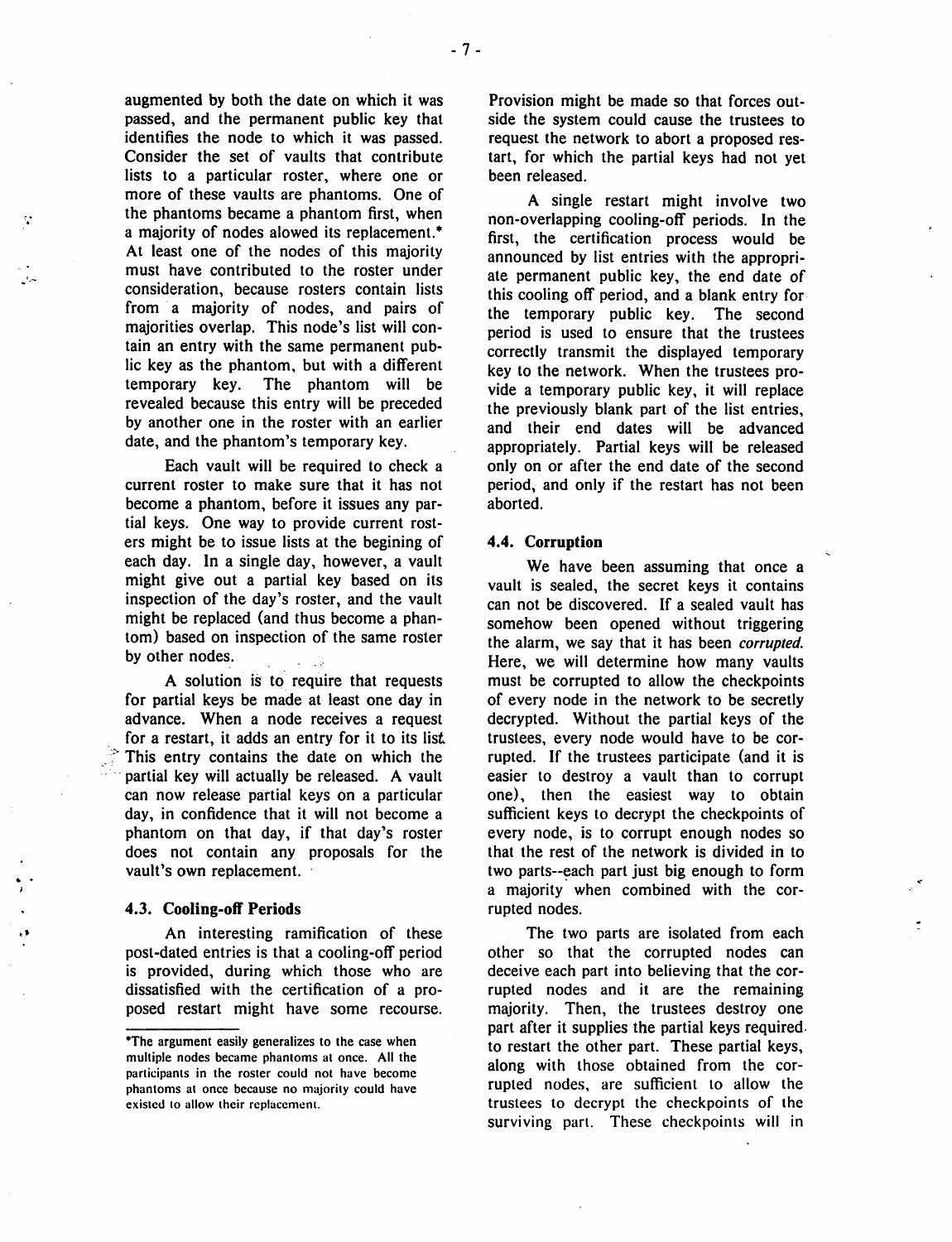nodes) to decrypt the checkpoints of the destroyed part. The surviving part will rebuild the network and replace the cor- 'rupted nodes, leaving a suspiciously large number of restarts as the only trace of the networks complete subversion.

With the simple majority scheme considered so far, the number of nodes that must be corrupted is one or two, depending on whether the network has an odd or an even number of nodes, respectively. The number of nodes that must be corrupted can be increased, at the expense of the number of nodes whos simultaneous death would disable the network. The number of nodes above a simple majority that is required for restarts, is the same as the number additional nodes that must be corrupted to subvert a network.

#### 5. Real World Considerations

We have made two assumptions about vaults. Except for the subsection on corruption, we have assumed that the security provided by the cryptographic techniques, the vault and its alarm are invincible. Secondly, we have assumed that mutually suspicious groups can know that a vault operates correctly, as a result of some certification procedure. We will consider the real world approximations to each of these assumptions, in turn.

Security is a relative thing. Bank vaults and their burglar alarms, for example, seem to provide a sufficient probability of detection relative to the potential pay-off. Similarly, the data encryption standard, although implemented by a single chip, may require a million chips to break [Diffie and Hellman 77], and would thus be an adequate deterrent for some applications. Other cryptographic algorithms may be nearly as easy to implement, but might require more computational power than could possibly be amassed, assuming that certain. aspects of our present understanding· of physics remain the same [Diffie and Hellman 76b).

## 5.1. Certification

Absolute certainty about the physical world, however, is unobtainable in general. Effort must be expended to increase certainty that a particular system' has some desired properties. Today, organizations spend considerable sums to periodically audit the state of their computer systems. The techniques presented in this paper do not have many of the inherent and practical limitations of audits. Before a vault is sealed, however, it must still be certified by people, whom others will have to trust.

-~ . .. .•

The certifiers of a vault must be convinced of two things: (I) that the plan for the vault has the properties the vault will be certified to have, and (2) that the vault conforms to the plan. The first is beyond the scope of this paper (but see [De Millo, Lipton and Perlis  $76$ ). The second will occupy the remainder of the paper. Since much of the plan is information that the vault is required to use (e.g. programs, trustees' public keys, and a roster of a particular date) it need only be signed by a sealed vault that is otherwise certified.

There are a variety of approaches to the remainder of the second problem- determining whether a physical device conforms to the plan-each vielding some degree of trust for a given technology. Since different technologies may be used in a particular system (e.g. printed circuit boards, and integrated circuits), and different parts may be constructed by different groups, a number of different techniques may be combined for a particular system.

One approach to certifying a device is simply, to inspect it. (This might be adequate to determine the interconnections provided by a printed circuit board, e.g) Higher degrees of certainty and some technologies may require that the manufacturing process be observed as well. If a device is publicly chosen at random from a large collection of identical devices (integrated circuits, e.g.), then interested parties could choose additional devices and destructively test them.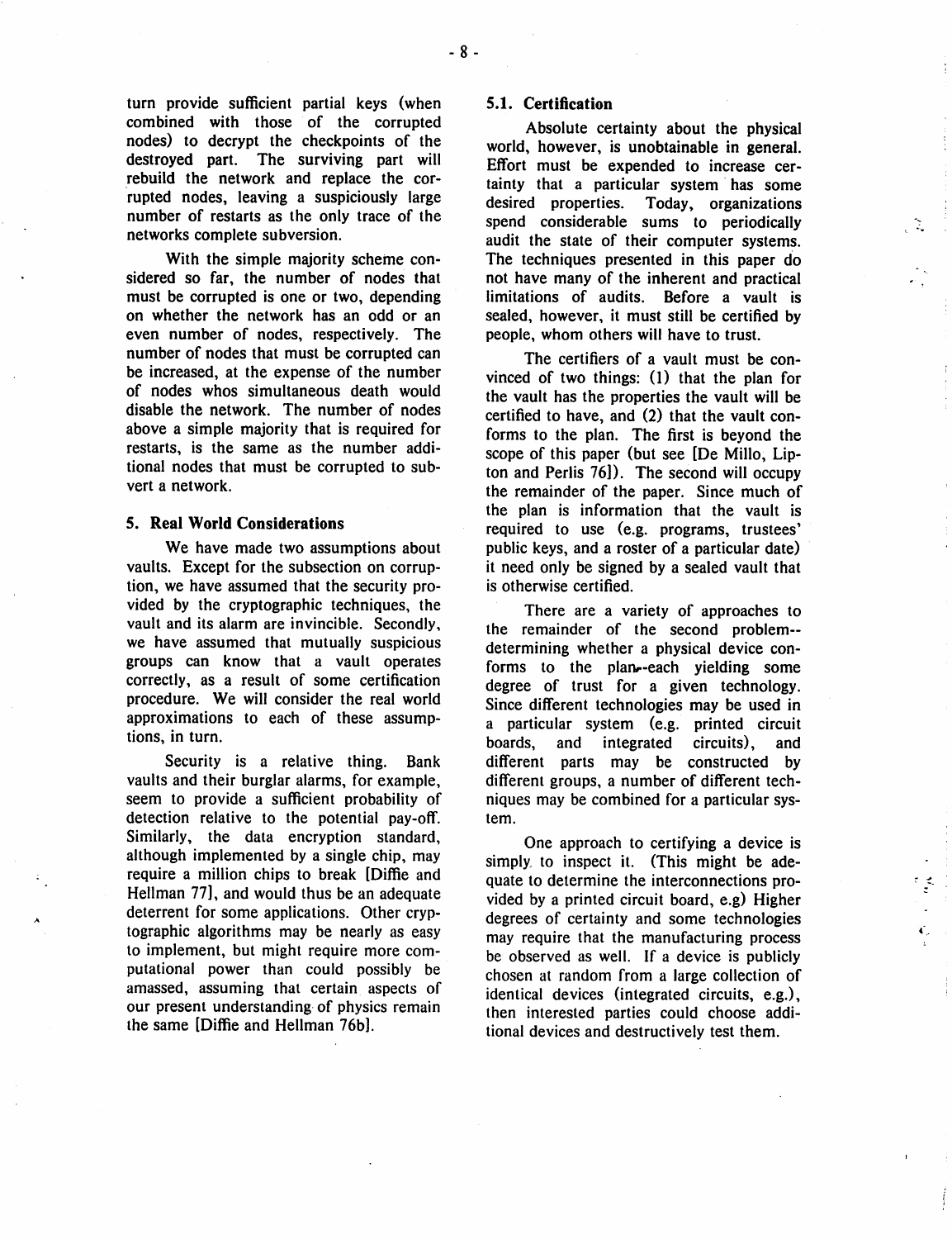# 5.2. Multiple Constructors

 $\ddot{\cdot}$ 

o '

There is an alternative approach in which each certifying organization can produce a subset of the *modules* which comprise a system. The modules are combined so that if the modules supplied by any one organization conform to the plan, the whole system will behave as if each module conformed to the plan. This approach differs from the previous techniques in that a certifier can render the vault inoperative by providing a malicious module.

One way of combining a set of random number generator modules, each supplied by a different certifier, is by adding their outputs bit-wise modulo two. Redundant isolation modules for the power and input/output lines, which pass through the vault's shielding, would be arranged serially within the vault. Multiple alarm modules within the vault, possibly of different types, would make for a more secure vault. Reliability, in the form of immunity to false alarms, can be traded for security by a mechanism that requires more than one alarm be tripped before the memory content is erased.

Each member of a set of redundant processor modules must have access to all of the vault's inputs. If the output of one particular processor module' is used as the output for the entire vault, the other processors must be able to compare their output to its output, and have time to stop the output on its way through the isolation devices, before it leaves the vault's shielding. If, instead, the outputs of the processors were routed through a voting device, the system could be made more reliable at the expense of the security lost by allowing one or more processors to be ignored.

If memory devices which will hold keys and other important information are supplied by mutually suspicious certifiers, each certifier may have to be concerned that some device' supplied by another certifier will improperly retain this information in an emergency. This problem can be solved if thermal pyrotechnic devices, like those employed for similar purposes by the military, are placed within the vault. Each certifier might then supply a pyrotechnic module.

When the modules are installed in the vault, it should be possible to certify their interconnections by inspection. Certifiers' jobs would not be completed until they had witnessed the sealing of the vault and the display of the public key.

#### Summary and Conclusion

The techniques described here provide secure computer systems that can be trusted by mutually suspicious groups. To the extent that such systems prove practical, those providing information to, or relying on the output of a computer system, will also insist on being able to trust it.

#### Acknowledgements

I would like to express my gratitude to the following people who have carefully read and commented on various drafts of this paper: Mike Clancy, Doug Cooper, Bob Fabry, Richard Fateman, Chip Martel, Bernard Mont-Reynaud, Annie Moose, Carlo Sequin, Michael Turner, Stu Wecker, and Tim Winkler.